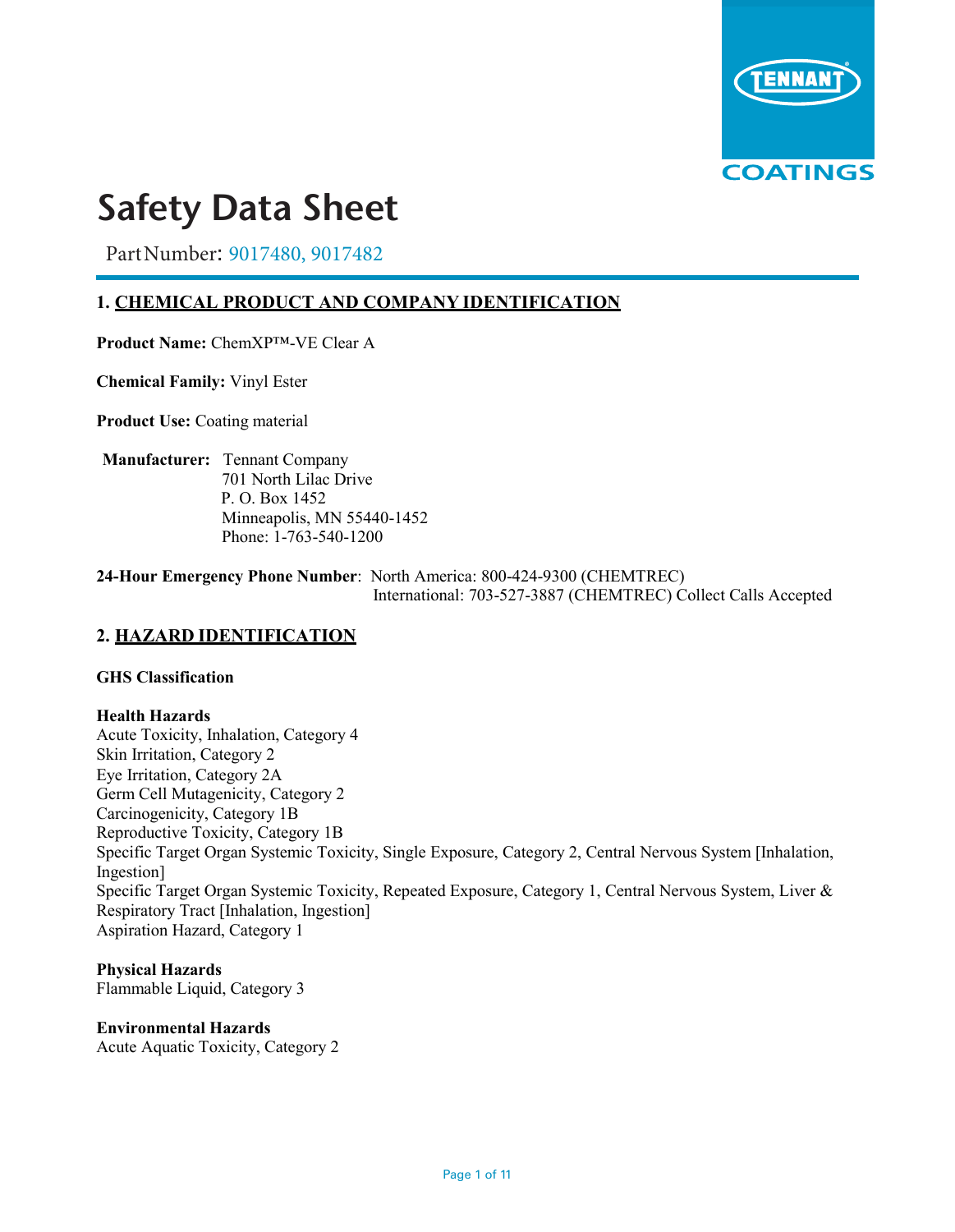

Part Number: 9017480, 9017482

### **GHS-Labeling Pictograms:**



**Signal Word:** Danger!

### **Hazard Statements**

- H226: Flammable liquid and vapor
- H304: May be fatal if swallowed and enters airways
- H315: Causes skin irritation
- H319: Causes serious eye irritation
- H332: Harmful if inhaled
- H335: May cause respiratory irritation
- H336: May cause drowsiness or dizziness
- H341: Suspected of causing genetic defects
- H350: May cause cancer
- H360: May damage fertility or the unborn child
- H371: May cause damage to organs (Central Nervous System)
- H372: Causes damage to organs through prolonged or repeated exposure (Central Nervous System, Liver,
- and Respiratory Tract)

H401: Toxic to aquatic life

### **Precautionary Statements**

#### **Prevention:**

- P201: Obtain special instructions before use
- P202: Do not handle until all safety precautions have been read and understood
- P210: Keep away from heat/sparks/open flames/hot surfaces. No Smoking
- P233: Keep container tightly closed
- P235: Keep cool
- P240: Ground/bond container and receiving equipment
- P241: Use explosion-proof electrical/ventilating/lighting/equipment
- P242: Use only non-sparking tools
- P243: Take precautionary measures against static discharge
- P260: Do not breathe vapours
- P261: Avoid breathing vapours
- P264: Wash skin thoroughly after handling
- P270: Do not eat, drink or smoke when using this product
- P271: Use only outdoors or in a well-ventilated area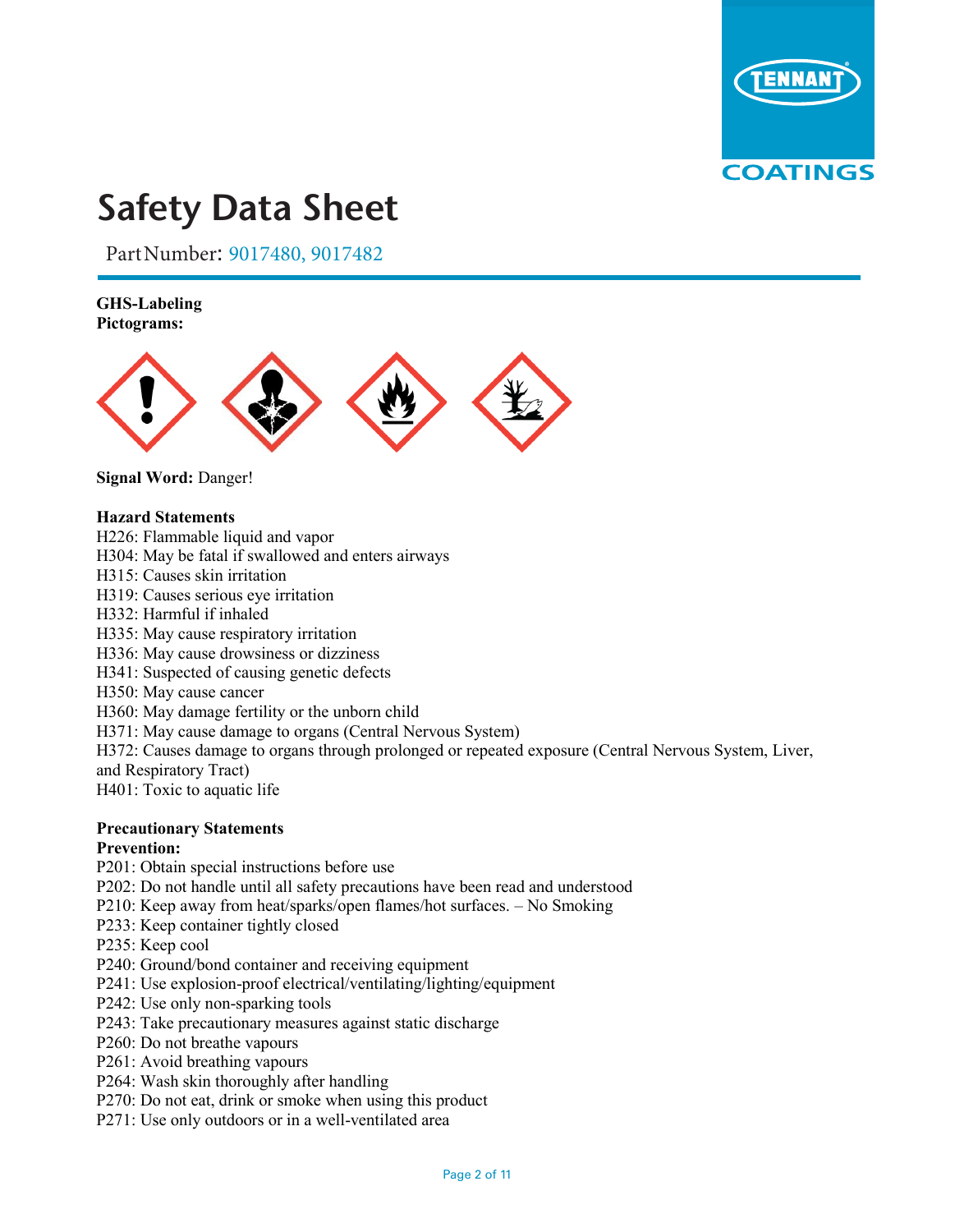

Part Number: 9017480, 9017482

P273: Avoid release to the environment

P280: Wear protective gloves/protective clothing/eye protection/face protection

P281: Use personal protective equipment as required

### **Response:**

P301 + P310: IF SWALLOWED: Immediately call a POISON CENTER or doctor/physician. P302 + P352: IF ON SKIN: Wash with plenty of soap and water. P303 + P361 + P353: IF ON SKIN (hair): Remove/Take off immediately all contaminated clothing. Rinse skin with water/shower. P304 + P340: IF INHALED: Remove victim to fresh air and keep at rest in a position comfortable for breathing. P305 + P351 + P338: IF IN EYES: Rinse cautiously with water for several minutes. Remove contact lenses, if present and easy to do. Continue rinsing. P308 + P313: IF exposed or concerned: Get medical advice/attention. P309 + P311: IF exposed or if you feel unwell: Call a POISON CENTER or doctor/physician. P312: Call a POISON CENTER or doctor/physician if you feel unwell. P314: Get medical advice/attention if you feel unwell. P321: Specific treatment found in supplemental first aid instruction. P331: Do NOT induce vomiting. P332 + P313: If skin irritation occurs: Get medical advice/attention. P337 + P313: If eye irritation persists: Get medical advice/attention. P362: Take off contaminated clothing and wash before reuse. P370 + P378: In case of fire: Use dry chemicals, carbon dioxide, fog, alcohol foam or water spray for

### **Storage:**

extinction.

P403: Store in a well-ventilated place. P405: Store locked up

# **Disposal:**

P501: Dispose of contents/container in accordance with local, regional, and federal regulations

### **Hazardous Components which must be listed on the label**

Styrene

Cobalt 2-Ethylhexanoate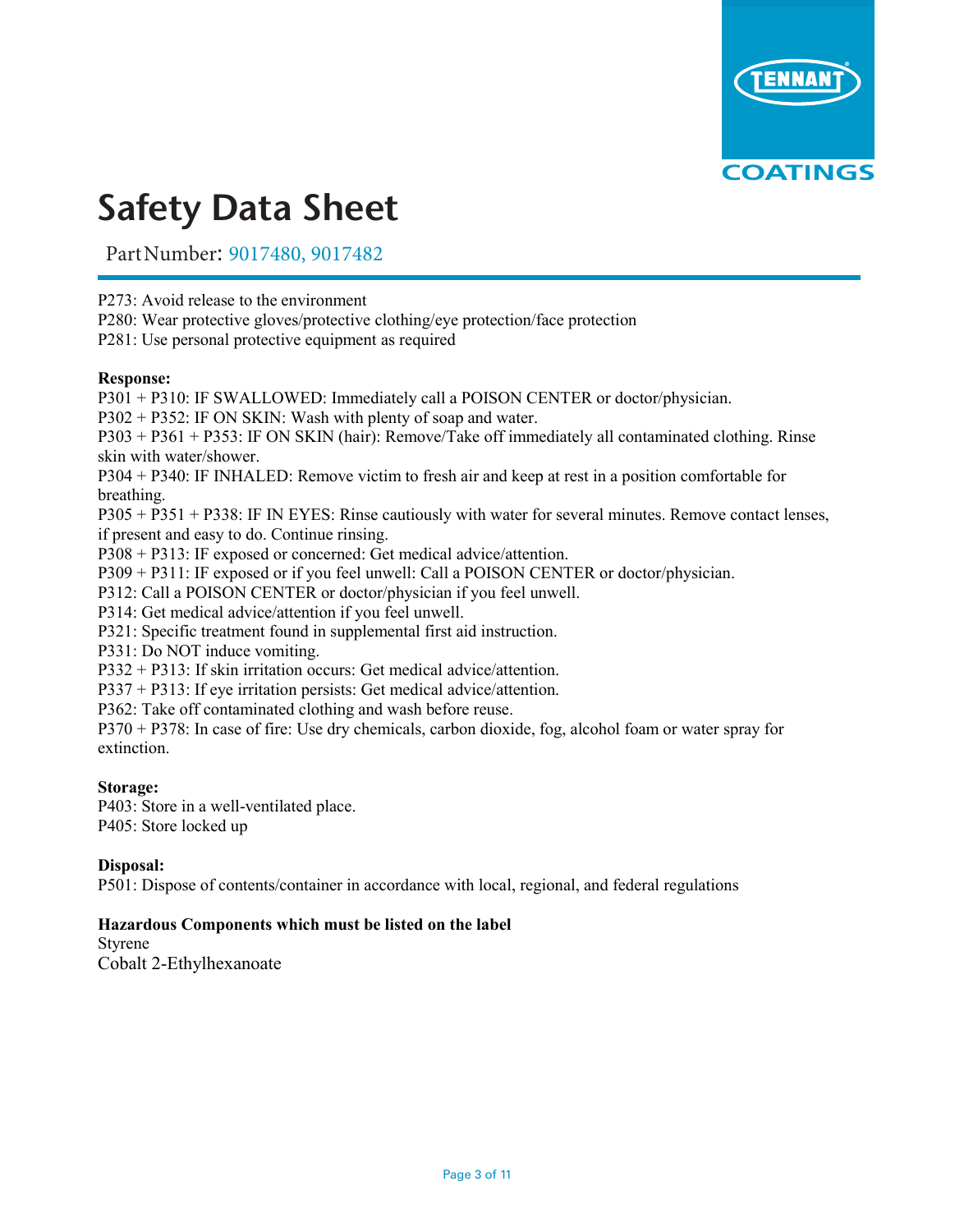

Part Number: 9017480, 9017482

# **3. COMPOSITION/ INFORMATION ON INGREDIENTS**

### **Chemical characterization**

Vinyl Ester

| Component               | $CAS \#$       | $%$ By Wt. |
|-------------------------|----------------|------------|
| Styrene, phenylethene   | $100 - 42 - 5$ | $40 - 50$  |
| Cobalt 2-Ethylhexanoate | 136-52-7       |            |
| Dimethylaniline         | 121-69-7       |            |

### **4. FIRST AID MEASURES:**

#### **Inhalation**

**Symptoms & Effects:** Stomach or intestinal irritation, nausea, vomiting, diarrhea, irritation of the nose and airways, central nervous system depression, dizziness, drowsiness, weakness, fatigue, nausea, headache, unconsciousness, lack of coordination, & confusion

**Measures:** Immediately move outdoors or to fresh air. If breathing is difficult administer oxygen. Seek immediate medical attention and keep individual warm and quiet.

### **Skin Contact**

**Symptoms & Effects:** Skin irritation, redness, burning sensation, drying, cracking, and other skin damage. **Measures:** Immediately remove contaminated clothing. Flush exposed area with large amounts of water. Seek immediate medical attention. Wash contaminated clothing before reuse.

#### **Eye Contact**

**Symptoms & Effects:** Eye irritation, stinging sensation, tearing, redness, and swelling of the eyes. **Measures:** Remove contact lenses and immediately flush eyes gently with plenty of water for at least 15 minutes. Hold eyelids open and wash thoroughly. Seek immediate medical attention.

#### **Ingestion**

**Symptoms & Effects:** Stomach or intestinal irritation, nausea, vomiting, diarrhea, metallic taste in the mouth and throat, irritation of the throat, central nervous system depression, dizziness, drowsiness, weakness, fatigue, nausea, headache, unconsciousness, lack of coordination, & confusion. Swallowing large amounts may cause material to enter the lungs during swallowing or vomiting, leading to lung inflammation and other lung damages.

**Measures:** Seek immediate medical attention. If individual is drowsy or unconscious, have the individual lie down on their left side with their head down. Do not give individual anything by mouth. Contact a physician, medical facility, or poison control center for advice about whether to induce vomiting. Do not leave individual unattended.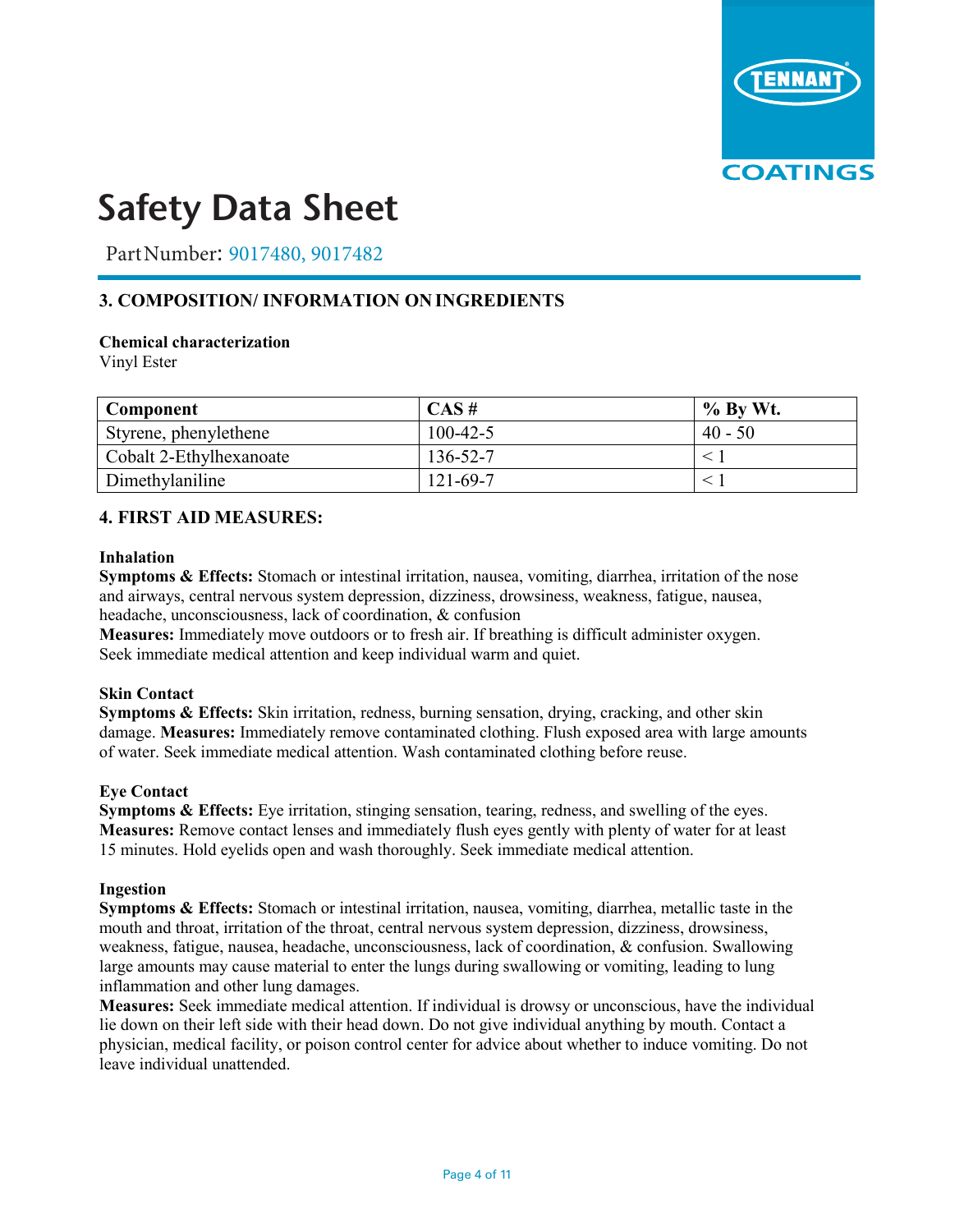

Part Number: 9017480, 9017482

# **5. FIRE FIGHTING MEASURES**

**Suitable Extinguishing Media:** Dry chemical, Carbon dioxide, Water spray, Alcohol Foam, Fog

**Unsuitable Extinguishing Media:** Water may be ineffective unless used under favorable conditions

**Hazardous Combustion Products:** Carbon monoxide, Carbon dioxide, Hydrocarbons

**Protective Equipment for Fire-Fighters:** Wear full firefighting turn-out gear (full Bunker gear), and respiratory protection (SCBA).

**Precautions for Fire-Fighters:** Material is volatile and readily gives off vapors which may travel along the ground or be moved by ventilation and ignited by any ignition source near the material. Never use a welding or cutting torch on or near the container, even if empty, because product can ignite explosively. Water may be ineffective for extinguishment unless used under favorable conditions by experienced fire-fighters. If performed under minimal risk, use water spray to cool fire-exposed containers and materials until fire is out. Avoid spreading burning material with water used for cooling purposes. Polymerization will take place under fire conditions. If polymerization occurs in a closed container, there is a possibility it will rupture violently.

# **6. ACCIDENTAL RELEASE MEASURES:**

**Protective Equipment:** Recommended to wear chemical splash goggles & resistant gloves, such as polyvinyl alcohol-based gloves, and discard of gloves that show tears, pinholes, or signs of wear. Wear proper garments to prevent skin exposure, such as long-sleeves and pants.

**Personal Precautions:** Persons not wearing proper PPE should be excluded from the area of contamination until clean-up has been completed. Ensure adequate ventilation. Eliminate all ignition sources and pay attention to the spreading of gases, especially at ground level.

**Environmental Precautions:** Do not allow discharge into drains, surface waters, or sanitary sewer system. Prevent spreading over a wide area by containment or oil barriers. Local authorities should be advised if significant spillages cannot be contained or if material discharges into drains or ground water.

**Methods & Materials for Clean-Up:** Contained spilled material with inert, non-combustible absorbent materials (e.g. sand, earth, diatomaceous earth, vermiculite). Transfer to a suitable container for disposal according to proper federal, state, and local regulations.

# **7. HANDLING AND STORAGE**

**Handling:** Containers of this material may be hazardous when emptied since emptied containers retain product residues (vapor, liquid, or solid). Keep away from heat and ignition sources. Electrically bond and ground all containers, personnel and equipment before transfer or use of material. Special precautions may be necessary to dissipate static electricity for non-conductive containers. Use proper bonding and grounding during product transfer as described in the National Fire Protection Association (NFPA) document 77.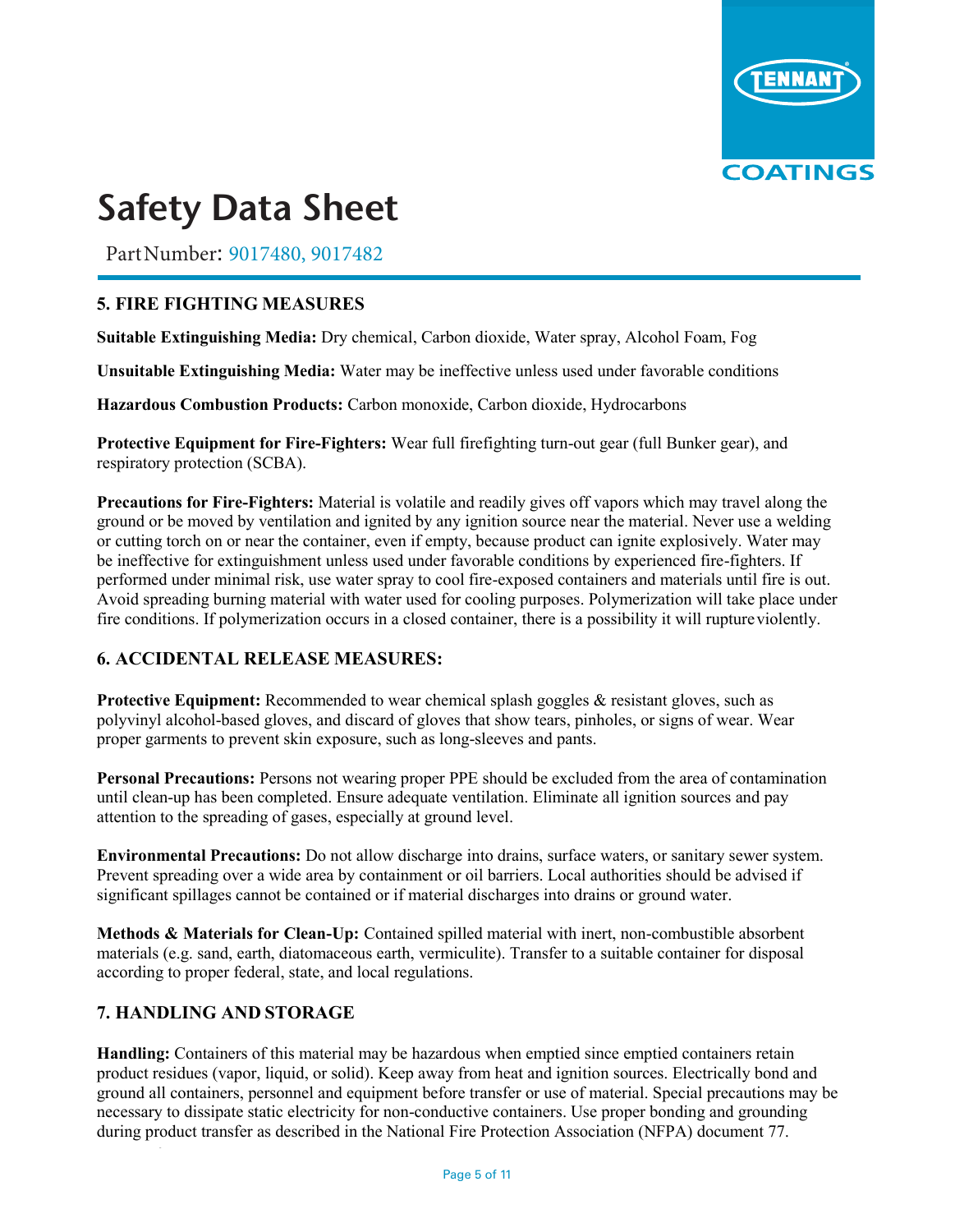

Part Number: 9017480, 9017482 **SOBSET ALLINUISED.** 2017 100, 2017 102

Sudden release of hot organic chemical vapors or mists from process equipment operating at elevated temperature or pressure, or sudden ingress of air into vacuum equipment, may result in ignitions without the presence of obvious ignition sources. Any use of this product in elevated temperature processes should be thoroughly evaluated to establish and maintain safe operating conditions.

**Storage:** Store in a cool, dry, ventilated area, away from heat and ignition sources as well as from incompatible materials (see below). Keep container tightly closed. Keep away from food, drink, and animal foodstuffs.

**Incompatible Materials:** Acids, Aluminum, Aluminum Chloride, Bases, Copper, Copper alloys, Halogens, Iron chloride, Metal salts, Strong oxidizing agents, Peroxides

# **8. EXPOSURE CONTROLS & PERSONAL PROTECTION**

### **Exposure Limits :**

| Styrene, phenylethene | $CAS \# 100-42-5$                |                                |
|-----------------------|----------------------------------|--------------------------------|
| ACGIH                 | Time weighted average (TWA)      | $20$ ppm                       |
|                       | Short term exposure limit (ST)   | $40$ ppm                       |
| <b>NIOSH</b>          | Recommended exposure limit (REL) | 50 ppm $(215 \text{ mg/m}^3)$  |
|                       | Short term exposure limit (ST)   | 100 ppm $(425 \text{ mg/m}^3)$ |
| <b>OSHA</b>           | Time weighted average (TWA)      | $100$ ppm                      |
|                       | Ceiling Limit Value (C)          | $200$ ppm                      |
|                       | Maximum concentration            | $600$ ppm                      |

**Engineering Controls:** Provide sufficient mechanical (general and/or local exhaust) ventilation to maintain exposures below permissible exposure limits. OSHA has formally endorsed a styrene industry proposal for a voluntary 50 ppm workplace limit on styrene. Members of the Styrene Information and Research Council (SIRC), Composites Institute (CI), Composite Fabricators Association (CFA), International Cast Polymers Association (ICPA) and National Marine Manufacturers Association (NMMA) have agreed to use either engineering controls, work practices or respiratory protection to achieve this voluntary limit for styrene.

**Occupational Exposure Controls:** Ensure adequate ventilation, especially in confined areas. Consider all potential hazards of this material, applicable exposure limits, job activities, and other substances in the work place when designing engineering controls and selecting PPE. Ensure that eyewash stations and safety showers are proximal to the work location. It is ultimately the responsibility of the employer to follow regulatory guidelines established by local authorities.

**Protective and Hygiene measures:** Do not inhale vapors. Wash hands before breaks and immediately after handling product. When using, do not eat, drink, or smoke. In case of clothes contamination, remove and wash contaminated clothing before re-use.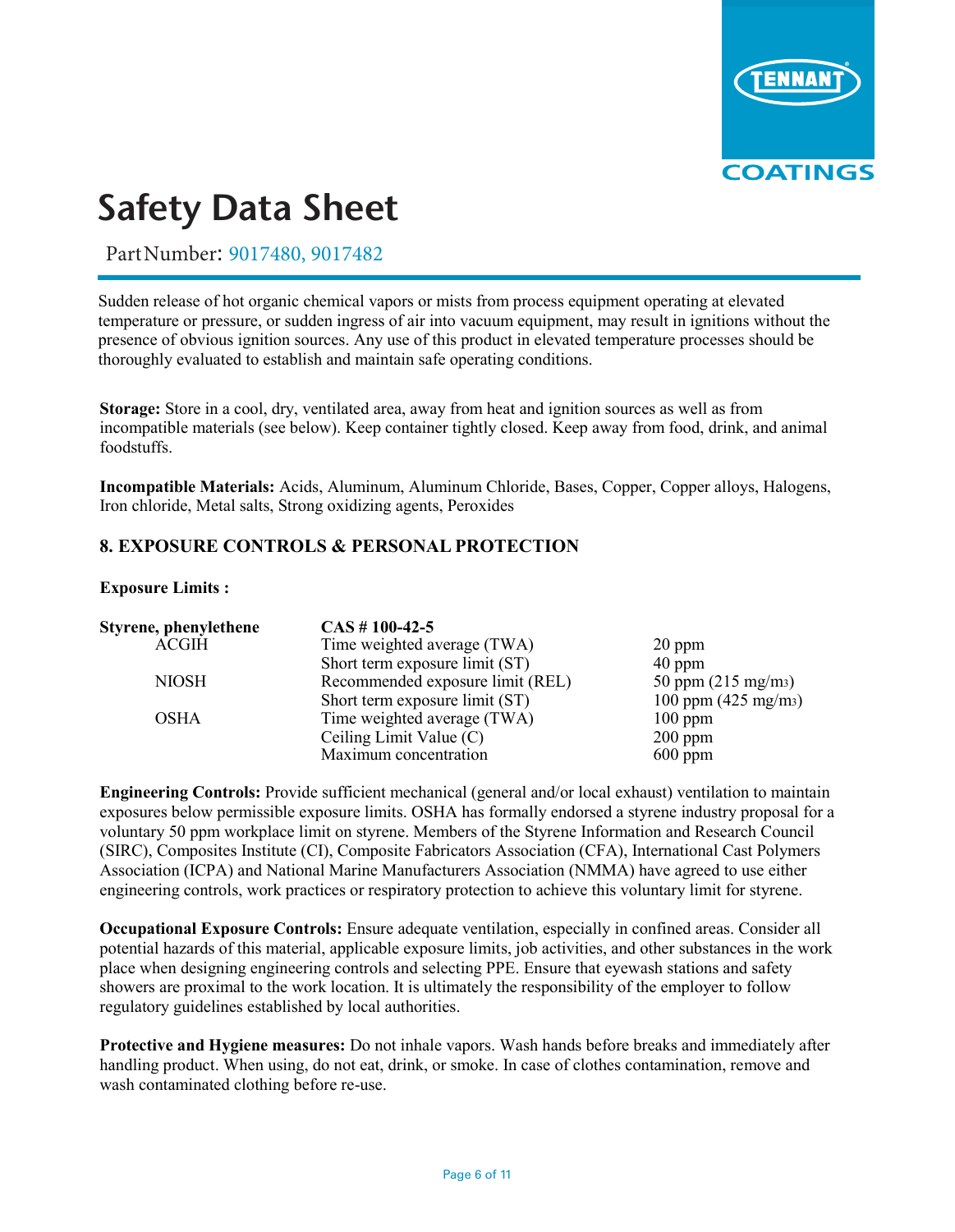

Part Number: 9017480, 9017482

**Eye Protection:** Tight fitting, chemical splash goggles are recommended when there is potential for the exposure of the eyes to the liquid, vapor or mist. Have a suitable eye wash station or bottle nearby in case of splashing into the eyes.

**Hand Protection:** Recommended to wear resistant gloves, such as polyvinyl alcohol-based gloves and discard gloves that show tears, pinholes, or signs of wear.

**Skin Protection:** Recommended to wear long-sleeved clothing, pants and proper foot covering in order to prevent direct skin contact with the product. If skin irritation develops, contact your facility health and safety professional or your local safety equipment supplier to determine the proper personal protective equipment for your use.

**Respiratory Protection:** A NIOSH-approved air-purifying respirator with an appropriate cartridge and/or filter may be appropriate under certain circumstances where airborne concentrations are expected to exceed exposure limits (if applicable) or if overexposure has otherwise been determined. Protection provided by airpurifying respirators is limited. Use a positive pressure, air-supplied respirator if there is any potential for uncontrolled release, exposure levels are not known or any other circumstances where an air-purifying respirator may not provide adequate protection.

# **9. PHYSICAL AND CHEMICAL PROPERTIES**

**Appearance:** Liquid **Odor:** Pungent **Odor Threshold:** 0.1 ppm **pH:** No data available **Melting/freezing point:** -24°F (-31°C) **Boiling point:** 293°F (145°C) **Boiling range:** No data available **Flash point (Tag closed cup):** 79°F (26.1°C) **Evaporation rate:** < 1 Ethyl Ether **Flammability: Lower Limit:** 1.1% (V) **Upper Limit:** 6.1% (V) **Vapor pressure:** 0.851 kPa @ 77°F (25°C) **Vapor density:**  $3.6$  (Air = 1) **Relative density:** 1.018 g/cm3 (8.50 lb/gal) @ 68°F (20°C) **Solubility in water:** Insoluble **Partition coefficient (n-octanol/water):** No data available **Auto-ignition temperature:** No data available **Decomposition temperature:** No data available **Viscosity (dynamic):** 300 – 500m cps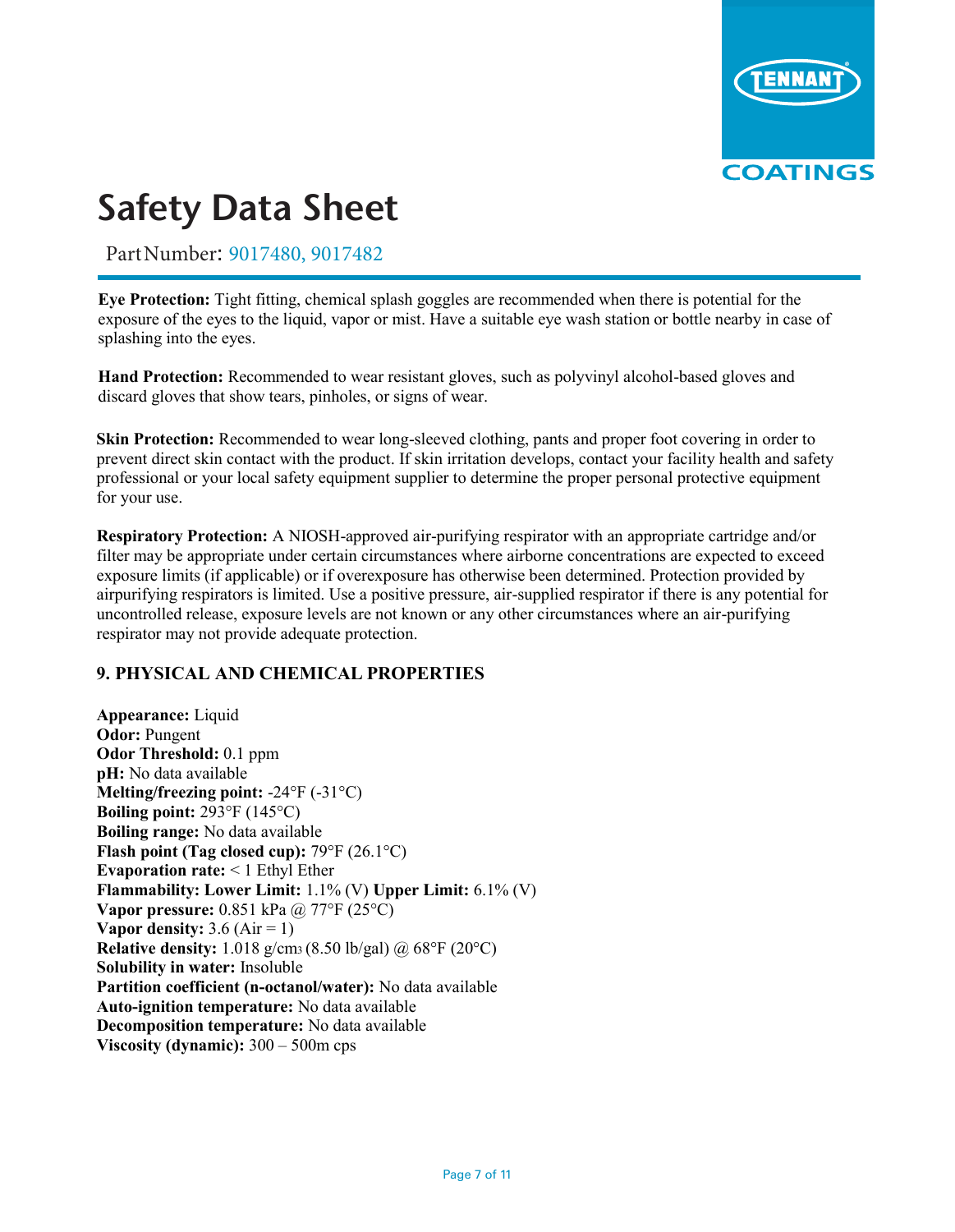

Part Number: 9017480, 9017482

# **10. STABILITY AND REACTIVITY**

**Reactivity**: No decomposition if stored and applied as directed.

**Chemical Stability**: Stable under normal conditions.

**Possibility of Hazardous Reactions:** Avoid exposure to excessive heat, peroxides and polymerization catalysts. Product will not undergo hazardous polymerization.

**Conditions to Avoid**: Heat, Flames, Sparks, Exposure to sunlight, Exposure to air

**Incompatible Materials:** Acids, Aluminum, Aluminum Chloride, Bases, Copper, Copper alloys, Halogens, Iron chloride, Metal salts, Strong oxidizing agents, Peroxides, UV light

**Hazardous decomposition products**: Carbon monoxide, Carbon dioxide, Phenols, Hydrocarbons

# **11. TOXICOLOGICAL INFORMATION**

**Primary Routes of Exposure**: Inhalation, Skin absorption, Skin contact, Eye contact, Ingestion

**Symptoms Related to Physical, Chemical and Toxicological Characteristics**: Metallic taste, stomach or intestinal irritation, nausea, vomiting, diarrhea, irritation of the nose, throat and airways, central nervous system depression, dizziness, drowsiness, weakness, fatigue, nausea, headache, unconsciousness, lack of coordination, confusion and liver damage

**Delayed and Immediate Effects & Chronic Effects from Exposure:** The liquid defats the skin after longterm or repeated exposure. The substance may have effects on the central nervous system. Exposure to the substance may enhance hearing damage caused by exposure to noise. This substance is a potential carcinogen to humans (see below).

**Measures of Toxicity:**  Styrene: Acute Oral Toxicity: LD50 Rat: 2,650 mg/kg Styrene: Acute Inhalation Toxicity: LC50 Rat: 2800 ppm; 4 h

**Carcinogen Claims:**  OSHA: **Yes; 1B** International Agency for Research on Cancer (IARC): **Yes; 2B** ACGIH: No National Toxicology Program (NTP) Report on Carcinogens: **Yes**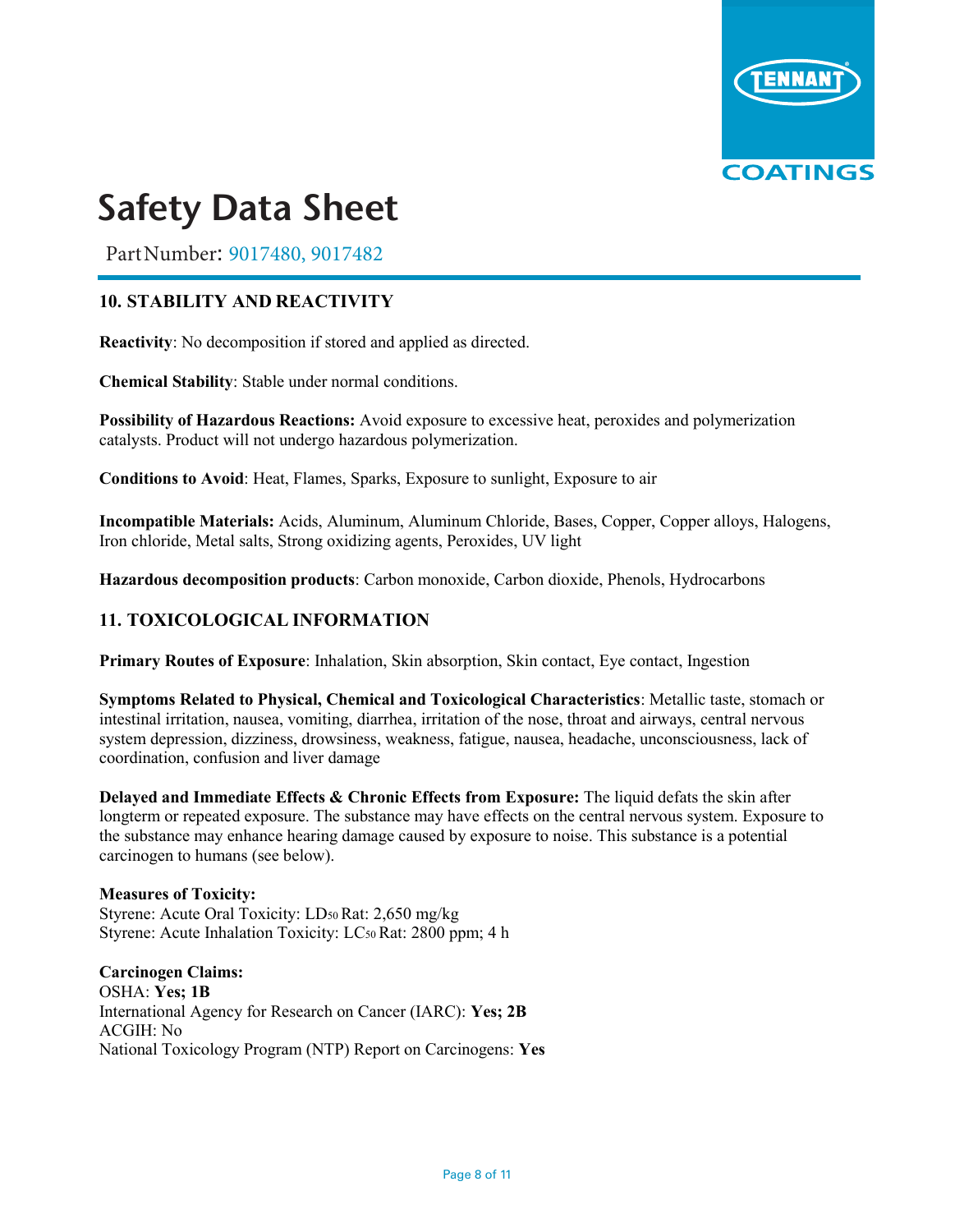

Part Number: 9017480, 9017482

There was no increase in cancer in rats exposed to styrene by inhalation. However, there was an increase in lung cancer in styrene-exposed mice. The relevance of mouse lung cancer to humans is uncertain. Styrene did not cause cancer in mice in studies in which the chemical was placed in the stomachs through a feeding tube, or in a study in which styrene was given by injection. Epidemiological studies do not provide a basis for concluding that styrene causes cancer.

# **12. ECOLOGICAL INFORMATION**

**Eco-toxicity:** This substance is toxic to aquatic organisms. It is strongly advised that this substance does not enter the environment. **Persistence & Degradability:** No data available **Bio-accumulative Potential:** No data available **Mobility in Soil:** No data available **Other Adverse Effects:** No data available

# **13. DISPOSAL CONSIDERATIONS**

Dispose of in accordance with Federal, State or Local regulations. Contaminated packaging should be emptied as far as possible before disposal.

# **14. TRANSPORT INFORMATION**

### **DOT SHIPPING CLASSIFICATION:**

UN NUMBER: UN1866 PROPER SHIPPING NAME: Resin solution, flammable TRANSPORTATION HAZARD CLASS: 3 PACKING GROUP: III HAZARD LABEL: 3

# **IMDG (Marine) SHIPPING CLASSIFICATION:**

IMDG CODE: 3 UN NUMBER: UN1866 MARINE POLLUTANT: No EmS: F-E; S-E IMDG PACKING GROUP: III HAZARD LABEL: 3

**Description of the goods**  RESIN SOLUTION flammable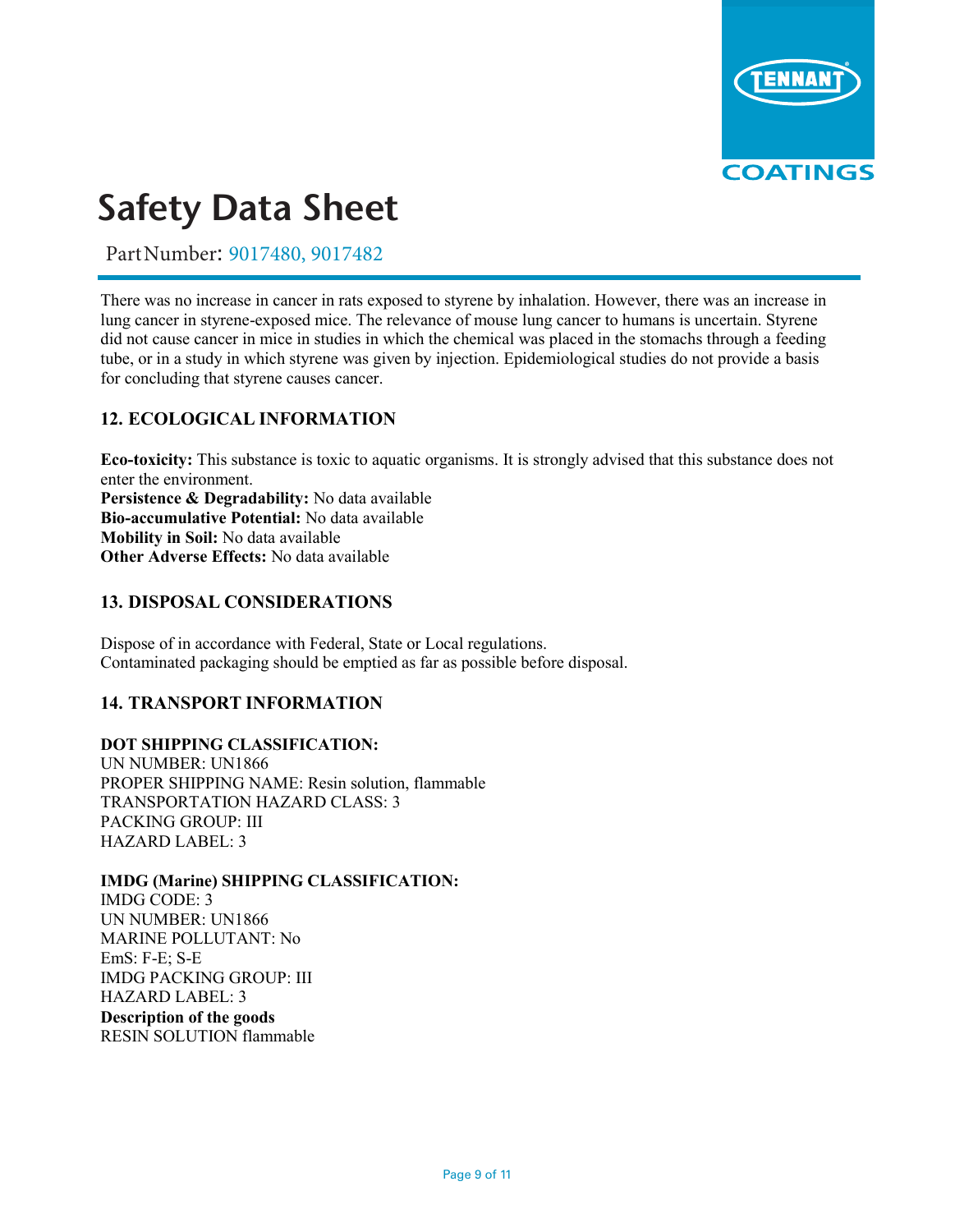

Part Number: 9017480, 9017482

# **IATA (Air) SHIPPING CLASSIFICATION:**

ICAO/IATA-DGR: 3 UN NUMBER: UN1866 HAZARD LABEL: 3 IATA-packing instructions – Passenger: 355 IATA -max. quantity – Passenger: 60L IATA – packing instructions – Cargo: 366 IATA –max. quantity – Cargo: 220L IAO packing group: III Limited quantity Passenger: Y344 / 10 L **Description of the goods**  Resin solution, flammable

# **15. REGULATORY INFORMATION**

All components of this product conform to the following national inventory requirements. US TSCA, EU EINECS and Canada DSL

### **SARA Title III**

The following ingredients are subject to the supplier notification requirements of Section 313 of the Superfund Amendments and Reauthorization Act (SARA/EPCRA) and the requirements of 40 CFR Part 37 Styrene CAS# 100-42-5 (1,000 Lbs. RO)

### **OTHER FEDERAL REGULATIONS**

Components of this product are subject to RCRA Hazardous Waste requirements. Clean Air Act (CAA) Hazardous Air Pollutants requirements and OSHA Process Safety Management (PSM) high hazard requirements.

### **CANADIAN REGULATIONS**

WHMIS Classification: B2, D2A

### **STATE REGULATIONS**

California Proposition 65 **WARNING:** This product contains chemicals known to the state of California to cause cancer, birth defects, and other reproductive harm.

The components of this product may be included on the various state hazardous materials lists noted below. California Hazardous Substances List Delaware Air Quality Management List Idaho Air Pollutants List Illinois Toxic Air Contaminants List Maine Hazardous Air Pollutants List